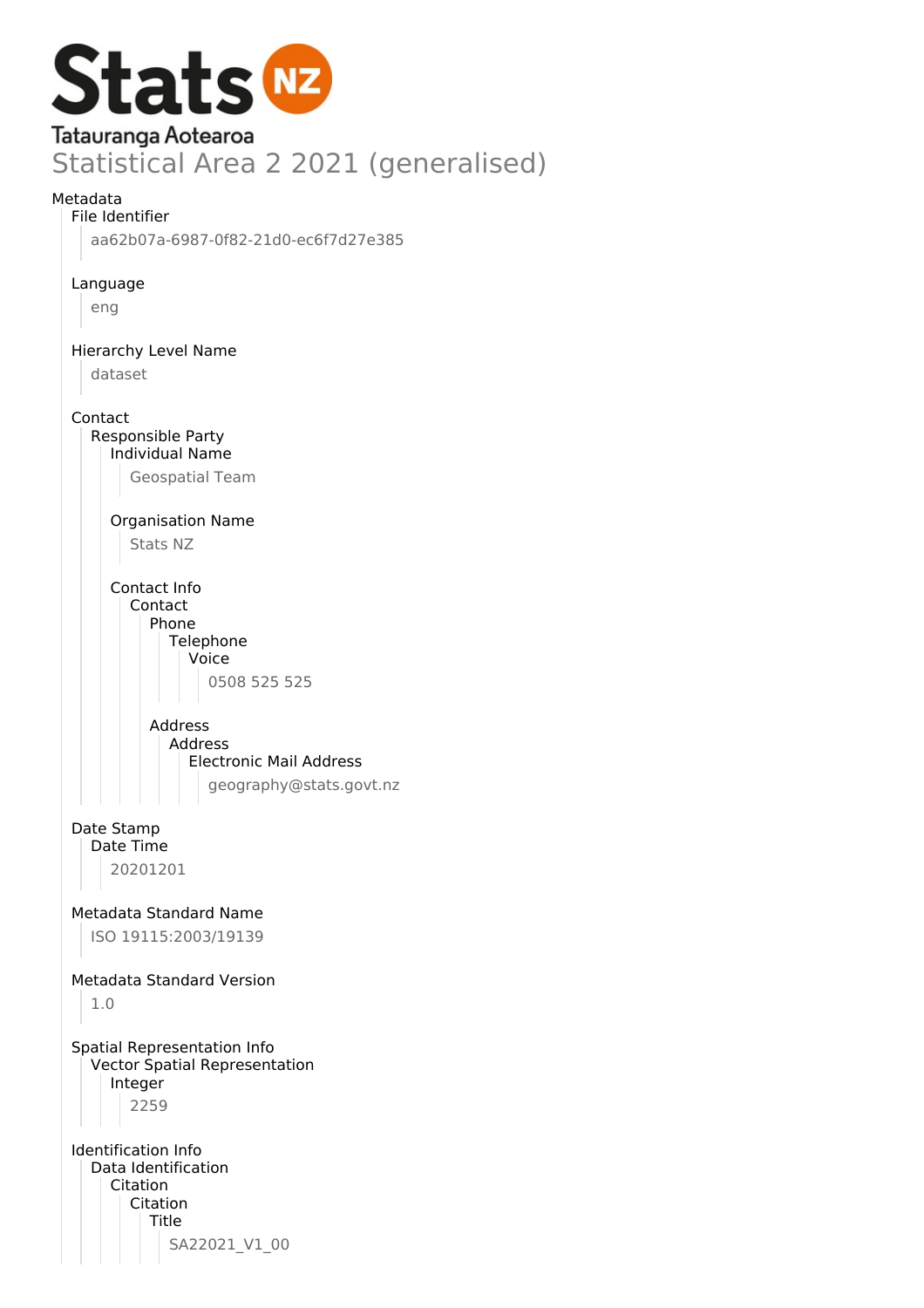#### Abstract

This dataset is the definitive set of statistical area 2 (SA2) boundaries for 2021 as defined by Stats NZ.

Notes:

In the 2021 version, three SA2s have been split into two:

- 301700 Ruby Bay–Mapua is split into 301701 Mapua and 301702 Ruby Bay.
- 163800 Patumahoe is split into 163801 Patūmahoe and 163801 Patūmahoe Rural.
- 109000 Waipu is split into 109001 Waipū and 109002 Waipū Rural.

Additionally, a new SA2 has been created for 364000 Motunau Island.

Macrons: Data is provided with tohutō/macrons (UTF-8 format). To support users with the compatibility of the data and theapplications they might be using, additional fields are also provided in ASCII format.

Statistical area 2 (SA2) is an output geography that provides higher aggregations of population data than can be provided at the statistical area 1 (SA1) level. The SA2 geography aims to reflect communities that interact together socially and economically. In populated areas, SA2s generally contain similar sized populations.

The SA2 should:

- form a contiguous cluster of one or more SA1s
- excluding exceptions below, allow the release of multivariate statistics with minimal data suppression
- capture a similar type of area, such as high-density urban areas, farmland, wilderness areas, and water areas
- be socially homogeneous and capture a community of interest. It may have, for example:
- a shared road network
- shared community facilities
- shared historical or social links, or
- socio-economic similarity
- form a nested hierarchy with statistical output geographies and administrative boundaries. It must:
- be built from SA1s
- either define or aggregate to define urban rural areas, territorial authorities, and regional councils.

SA2s in city council areas generally have a population of 2,000–4,000 residents while SA2s in district council areas generally have a population of 1,000–3,000 residents.

In rural areas, many SA2s have fewer than 1,000 residents because they are in conservation areas or contain sparse populations that cover a large area, for example, Fiordland.

SA2s have been created in urban areas for areas that contain significant business and industrial activity, for example ports, airports, industrial, commercial, and retail areas. These areas have fewer than 1,000 residents and are useful for analysing business demographics, labour markets, and travel-to-work patterns.

In major urban areas, an SA2 or a group of SA2s often approximates a single suburb. A small urban area containing up to 5,000 residents may be represented by a single SA2. In rural areas,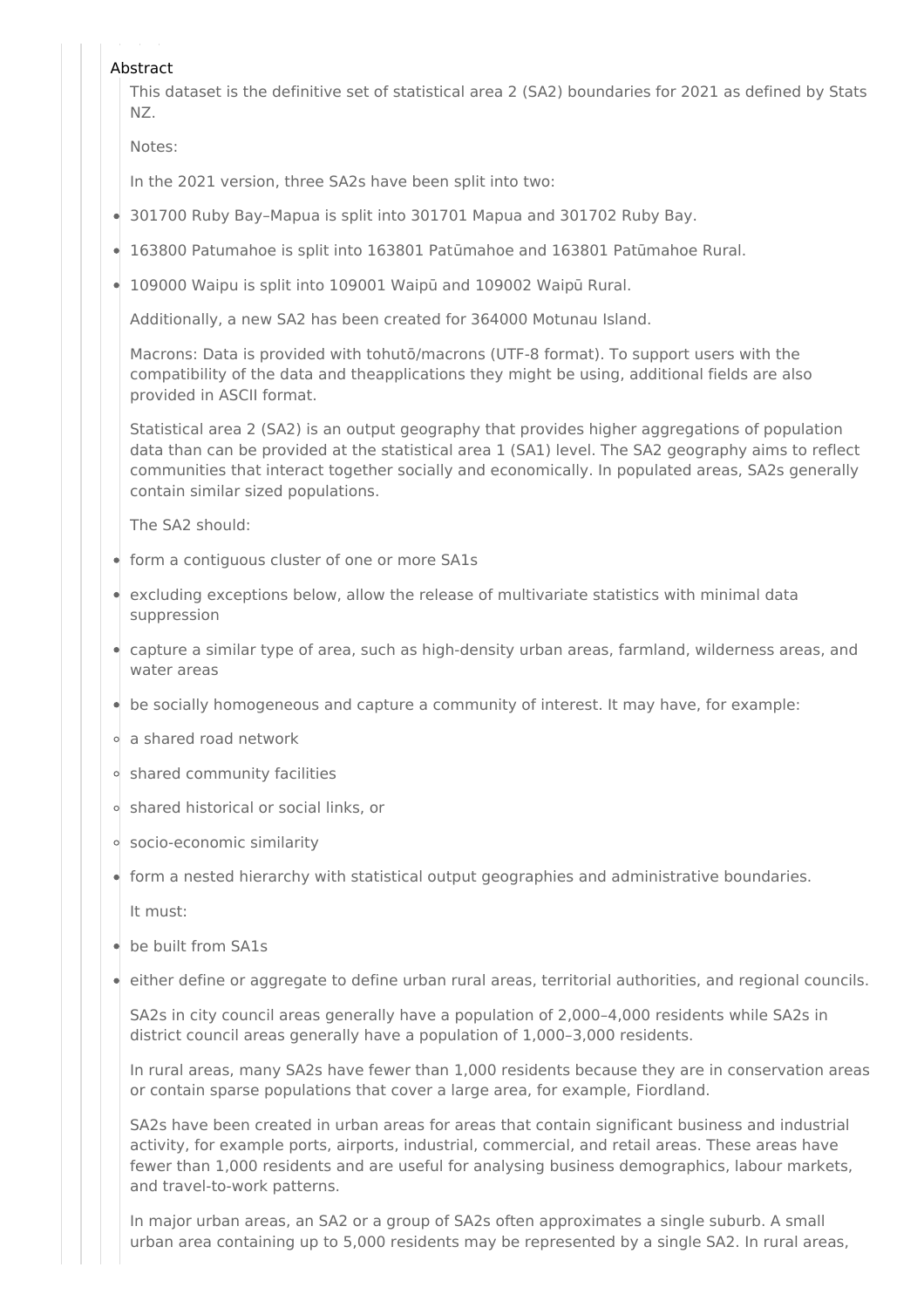rural settlements are included in their respective SA2 with the surrounding rural area.

Some SA2s with nil or nominal populations have been created to ensure that the SA2 geography covers all of New Zealand and aligns with New Zealand's topography and local government boundaries. These types of SA2s are described below.

SA2s with nil or nominal resident populations are created to represent inland water, inlets or oceanic areas and include:

- inland lakes larger than 50 km2 (lakes smaller than 50 km2are included with the surrounding land SA2)
- harbours larger than 40 km2
- major ports
- other non-contiguous inlets and harbours defined by territorial authority
- contiguous oceanic areas defined by regional council.

Stewart Island and Chatham Islands are represented by separate SA2s.

To minimise suppression of population data, small islands with nil or low populations close to the mainland are generally included with their adjacent land based SA2.

SA2s have been created for populated single islands or groups of islands which are some distance from the mainland, or to separate large unpopulated islands from urban areas.

These SA2s are:

- Three Kings Islands
- Barrier Islands (includes Great Barrier and Little Barrier Islands, and other nearby islands)
- Gulf Islands (includes Motutapu, Rangitoto, and other islands in the Hauraki Gulf)
- Islands Thames Coromandel District
- Islands Bay of Plenty Region (Motiti Island, Mayor Island, Moutohora Island, and White Island)
- Bare Island (in the Bay of Plenty region but outside the territorial authority area)
- Motunau Island (in the Canterbury region but outside the territorial authority area)
- Matanaka Island
- Kapiti Island
- Mana Island
- Islands Tasman District (Best Island, Bell Island, and Rabbit Island)

In rural areas where territorial authority boundaries straddle regional council boundaries, SA2s have been created to maintain the statistical geography and administrative area hierarchy. These SA2s each have fewer than 200 residents and are: Arahiwi, Tiroa, Rangataiki, KaimanaMotuwa, Taharua, Te More, Ngamatea, Whangamomona, and Mara.

The SA2 classification is a flat classification. As at 2021, there are 2,259 SA2s, including 2,243 digitised SA2s and 16 non-digitised SA2s.

Each SA2 is a single geographic entity with a name and a numeric code. The name refers to a geographic feature or a recognised place name or suburb. In some instances where place names are the same or very similar, the SA2s are differentiated by their territorial authority, for example, Gladstone (Invercargill City) and Gladstone (Carterton District).

SA2 codes have six digits. North Island SA2 codes start with a '1' or '2' and South Island SA2 codes start with a '3'. They are numbered approximately north to south within their respective territorial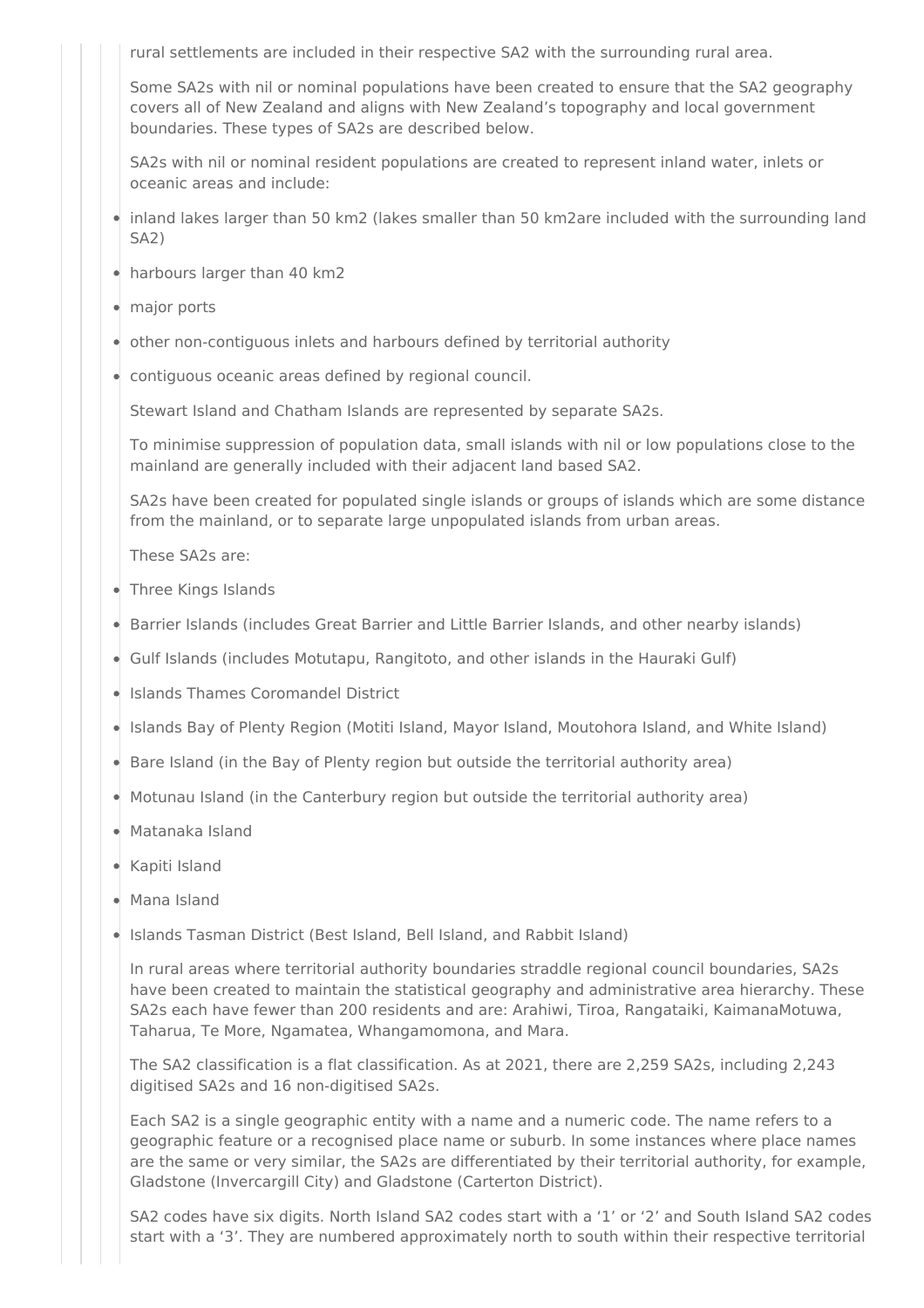authorities. When first created in 2018, the last two digits of each code was 00. When SA2 boundaries change, only the last two digits of the code change to ensure the north-south pattern is maintained.

The following table lists the total number of SA2s by year:

## **Year Statistical Area 2 total Digitised SA2 total**

| 2018 2,253 | 2,237 |
|------------|-------|
| 2019 2.255 | 2,239 |
| 2020 2.255 | 2,239 |
| 2021 2.259 | 2.243 |

Aggregated from meshblocks, SA2s cover the land area of New Zealand, the water area to the 12 mile limit, the Chatham Islands, Kermadec Islands, sub-Antarctic islands, off-shore oil rigs, and Ross Dependency. The following 16 SA2s are not held in digitised form.

#### **SA2 code SA2 name**

- 400001 New Zealand Economic
	- Zone
- 400002 Oceanic Kermadec Islands
- 400003 Kermadec Islands
- 400004 Oceanic Oil Rig Taranaki
- 400005 Oceanic Campbell Island
- 400006 Campbell Island
- 400007 Oceanic Oil Rig Southland
- 400008 Oceanic Auckland Islands
- 400009 Auckland Islands
- 400010 Oceanic Bounty Islands
- 400011 Bounty Islands
- 400012 Oceanic Snares Islands
- 400013 Snares Islands
- 400014 Oceanic Antipodes Islands
- 400015 Antipodes Islands
- 400016 Ross Dependency

Digital boundary data became freely available on 1 July 2007.

#### Purpose

This dataset is the definitive version of the annually released statistical area 2 boundaries as at 1 January 2021 as defined by Stats NZ. This version contains 2,259 statistical area 2 areas.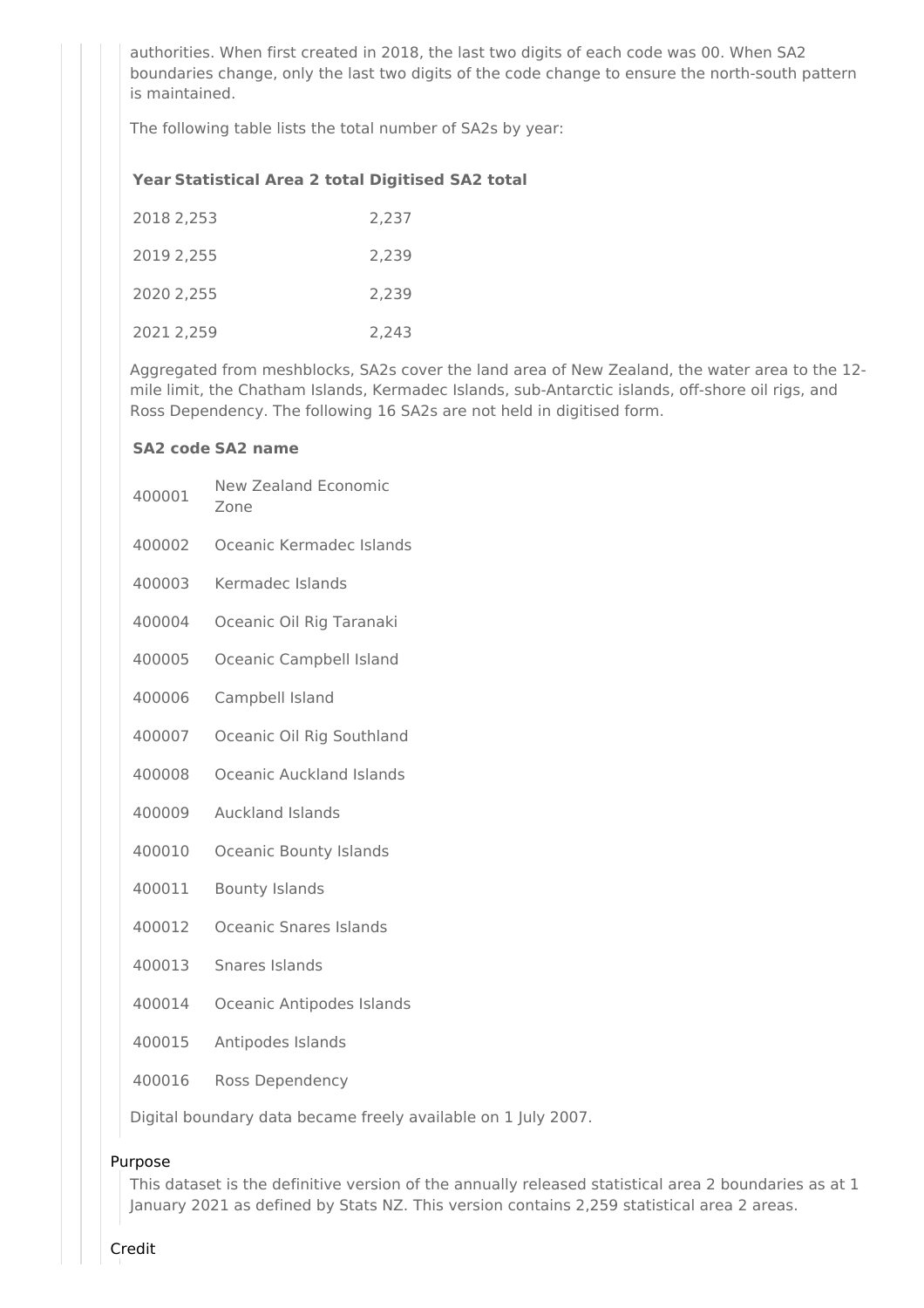